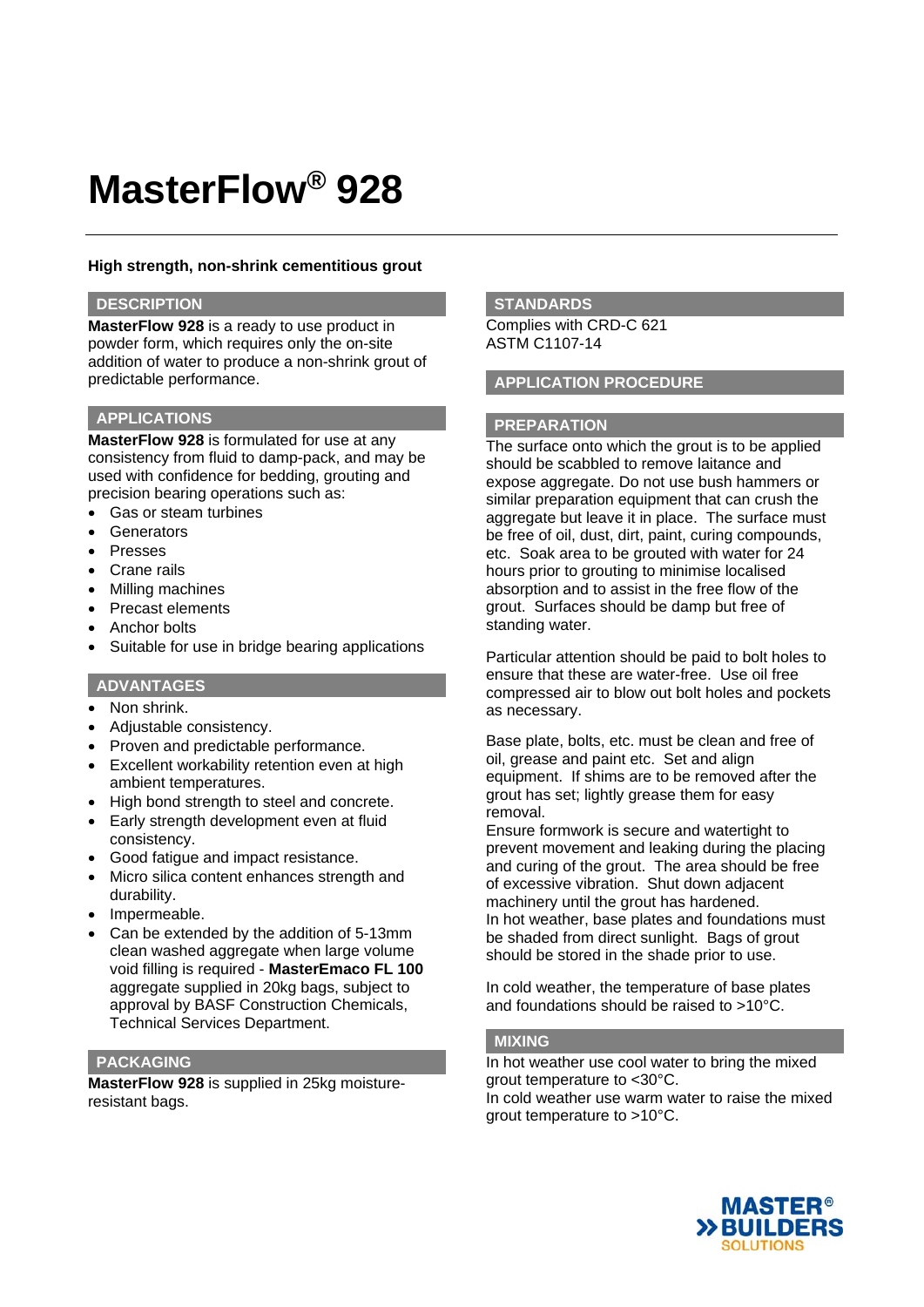Damp down the inside of the grout mixer with water prior to mixing the initial batch of **MasterFlow 928**. Ensure the mixer is damp but free of standing water. Add the pre-measured quantity of water. Slowly add the **MasterFlow 928**, mixing continuously. Mix for at least five minutes until a smooth, uniform, lump free consistency is achieved.

#### **MasterFlow Grouts**

When aggregate "bulking" is required addition rate for the 5-13mm aggregate should be confirmed by site trials. Typically the addition rate would be between 10-15kg's of clean dry aggregate per 25kg bag of **MasterFlow 928**.

Add the aggregates to the mixing water in the concrete mixer and then slowly add the **MasterFlow 928** powder and mix for 5 minutes until a lump free uniform consistency is achieved - Ideally the slump should be 75-200mm depending upon application requirements

## **PLACING**

Lengths of metal strapping laid in the formwork prior to placing may be necessary to assist grout flow over large areas and in compacting and eliminating air pockets. Pour the grout continuously. Maintain a constant hydrostatic head, preferably of at least 15cm. On the side where the grout has been poured, allow 10cm clearance between the side of the form and the base plate of the machine.

On the opposite side allow 5-10cm clearance between the formwork and the base plate. **MasterFlow** grouts are suitable for use with most types of pumping equipment.

**MasterFlow 928** when bulked with aggregate as above should be placed and compacted by light rodding and tapping of formwork faces only. Mechanical vibration should NOT be utilized.

Immediately after **MasterFlow 928** grout is placed, cover all exposed grout with clean damp hessian, and keep moist until grout is firm enough to accept a curing membrane.

Should the grout shoulders require finishing work, this should be carried out prior to application of the curing membrane. We recommend the use of a curing membrane from our **MasterKure** range.

## **SHOULDERS**

Due to differences in temperature between the grout under the base plate, and exposed shoulders that are subject to more rapid temperature changes, debonding and / or cracking can occur. Avoid shoulders wherever possible. If shoulders are required they should be firmly anchored with reinforcing to the substrate to prevent debonding.

**TYPICAL WATER REQUIREMENTS– TABLE 1**

| Application           | Consistency | Flow<br>Cone* | Mix Water<br>litres/25kg<br>min | max |
|-----------------------|-------------|---------------|---------------------------------|-----|
| Grouting<br>machinery | Fluid       | 20-30         | 4.5                             | 5   |

\* ASTM C939 (formerly CRD-C 79)

## **TYPICAL PROPERTIES**

#### **STRENGTH DEVELOPMENT**

The strength of grout is dependent on many factors which include mixing, water addition, curing, temperature and humidity. The table below gives typical average strengths of **MasterFlow 928** at 25°C, when mixed with 4.5 litres (fluid) per 25kg bag.

For compressive strength 100mm cubes and flexural strength 40 x 40 x 160mm prisms were used.

|           | Compressive       | Flexural          |
|-----------|-------------------|-------------------|
|           | Strength          | Strength          |
| Time      | Fluid             | Fluid             |
|           | N/mm <sup>2</sup> | N/mm <sup>2</sup> |
| day       | 20                |                   |
| days<br>3 | 35                | 6                 |
| days      | 45                | 8                 |
| 28 days   | >60               | >9                |

Wet density : approx. 2220kg/m<sup>3</sup>

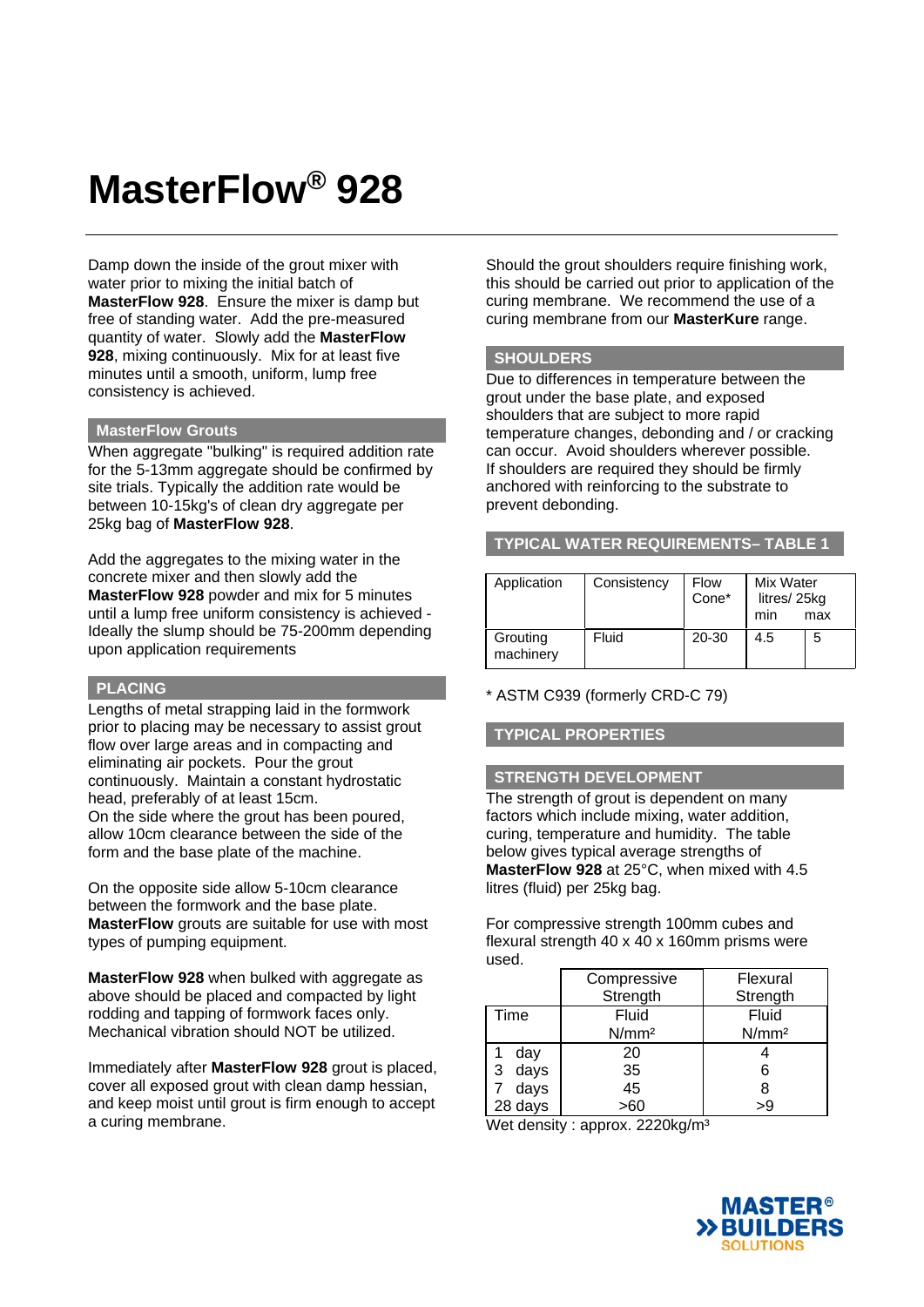#### **BLEED WATER**

No bleed water is apparent (ASTM C-232) at recommended water addition rates.

#### **EXPANSION**

Tests were made following both ASTM C-827/827M, on the use of expansive cements and Corps of Engineers Standard for grout. Tests made as prescribed by ASTM C-827/827M show an expansion value of about 0.05%. Tests in conformity with Corps of Engineers show an expansion value of 0.3% that is lower than the maximum value (0.4%) fixed by the same standards. Moreover, **MasterFlow 928**  expansion occurs both in the plastic and in the early hardened state. However, the expansion action of **MasterFlow 928** exhausts mainly during the first 12 hours of curing.

## **MODULUS OF ELASTICITY**

The static modulus of elasticity, measured by applying a load corresponding to  $\frac{1}{3}$  of the strength, is approximately 22,000 N/mm² at 28 days.

#### **FATIGUE RESISTANCE**

Cube samples, produced with **MasterFlow 928**  and cured for a month, underwent fatigue tests of 2,000,000 pulsing stresses ranging between 20 and 50N/mm² at a frequency of 500 cycles/min. Tested specimens were undamaged and their compressive strength was higher than that of similar specimens that were not subjected to fatigue tests.

#### **BOND TO CONCRETE**

Typical direct tensile "pull off" testing indicates a bond to concrete in the region of 2-4Mpa.

#### **WORKABILITY**

Tests at the fluid consistency performed according to ASTM C939, show compliance with the requirements of CRD-C 621-82.

#### **CAPILLARY PORES AND PERMEABILITY**

Even under a pressure of 20 atm, water does not penetrate **MasterFlow 928** specimens. The permeability factor is calculated to be therefore lower than 1.10<sup>-12</sup> cm/sec.

## **RESISTANCE TO CHEMICAL ATTACK**

Thanks to its watertightness, **MasterFlow 928**  grout is protected against environmental aggressive agents in solution.

#### **RESISTANCE TO LOW TEMPERATURE**

After 300 freezing and thawing cycles, the modulus of elasticity decreases only 5%. This indicates that **MasterFlow 928** is highly resistant to the disrupting action of frost.

## **STORAGE**

Store out of direct sunlight, clear of the ground on pallets protected from rainfall. Avoid excessive compaction. Storage life is approximately 12 months when stored as above in original sealed bags.

Failure to comply with the recommended storage conditions may result in premature deterioration of the product or packaging. For specific storage advice consult BASF's Technical Services Department.

#### **PRECAUTIONS**

The temperature of both the grout and elements coming into contact with the grout should be in the range of +10°C to +35°C. Do not use water in an amount or at a temperature that will produce a consistency more than fluid or cause mixed grout to bleed or segregate.

**MasterFlow 928** should be laid at a minimum thickness of 25mm and to a maximum depth of 100mm.

For grouting applications above 80mm consider the use of **MasterFlow 980**. For applications below 25mm consult BASF's Technical Services Department for advice.

To simulate on-site conditions it is necessary to restrain cubes for the first 24 hours immediately after casting.